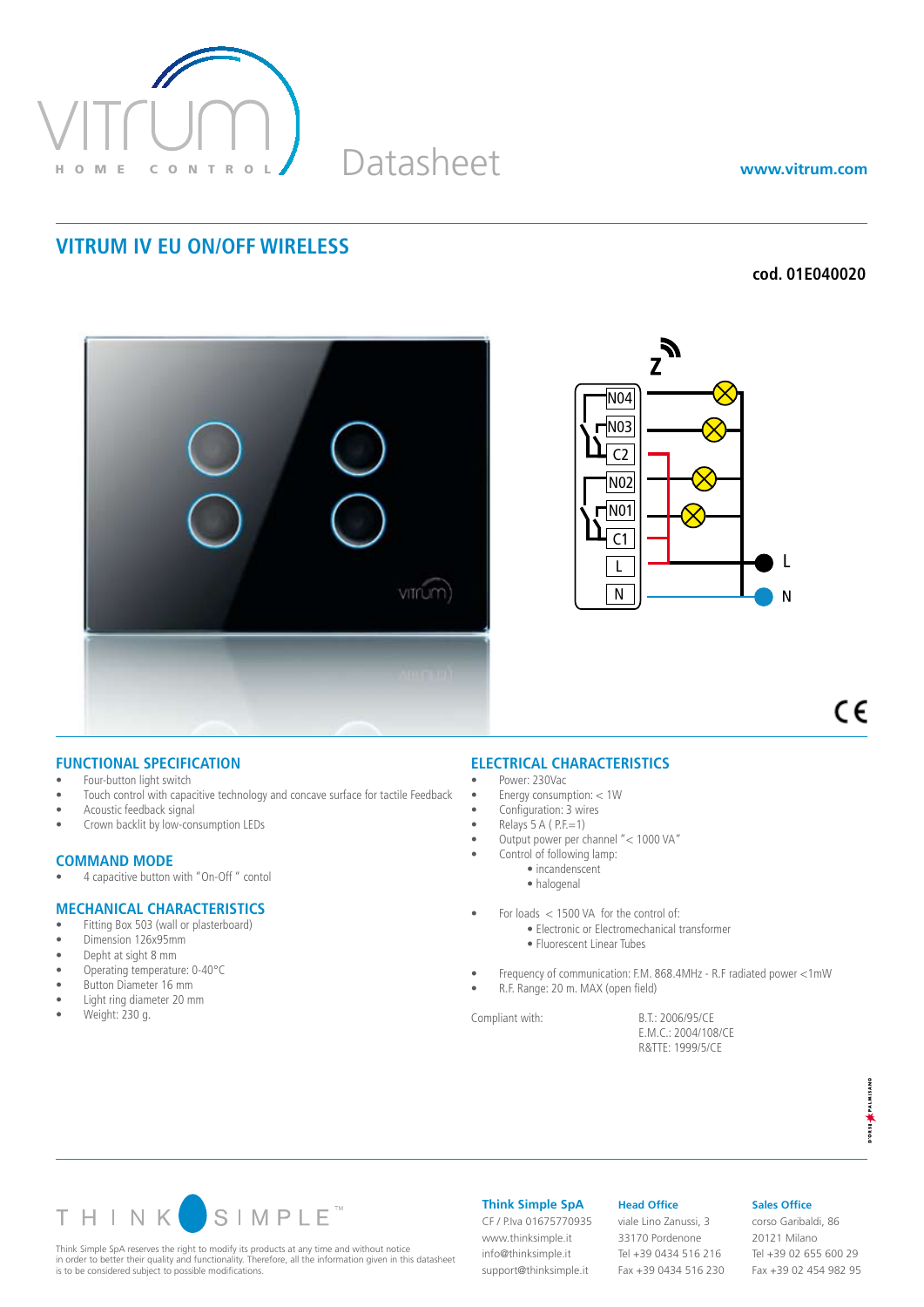

# Vitrum IV EU Satellite Mix Wireless

Datasheet vitrum.com

cod. 01E040041





**GWAVE** C٤

certified product

FUNCTIONAL SPECIFICATIONI

- Four-Button light switch
- Touch control with capacitive technology and concave surface for tactile Feedback
- Acoustic feedback signal
- Crown backlit by low-consumption LEDs

## COMMAND MODE

Four capacitive button with "On-Off" control •

## MECHANICAL CHARACTERISTICS

- Fitting Box 503 (wall or plasterboard)
- Dimension: 126x95mm
- Depth at sight: 8 mm
- Button Diameter: 16 mm
- Light ring diameter: 20 mm
- Weight: 230 g.

#### Think Simple s.r.l.

Size, color tone and characteristics of the products shown are only indicative and do not constitute any contractual bond. Think Simple s.r.l. reserves the right to modify its products at any time and without notice in order to better their quality and functionality.

## ELECTRICAL CHARACTERISTICS

- Power: 230V ac
- Energy consumption: < 1W
- Frequency of communication: F.M. 868.4MHz R.F radiated power <1mW
- R.F. Range: 20 m. MAX (open field) •
- Operating Temperature 0° 40° C
- Output power per channel <800VA
- Suitable for motor control
- If used for shutters use relay supports
- Z-wave communication

Built in compliant with:

**B.T. :** 2006/95/CE **E.M.C.:** 2004/108/CE **R&TTE:** 1999/5/CE

#### HEAD OFFICE

Viale Lino Zanussi, 3 33170 Pordenone IT T +39 0434 516216 F +39 0434 516230

#### ADMINISTRATIVE OFFICE

Corso Garibaldi, 86 20121 Milano IT T +39 02 65560029 F +39 02 45498295